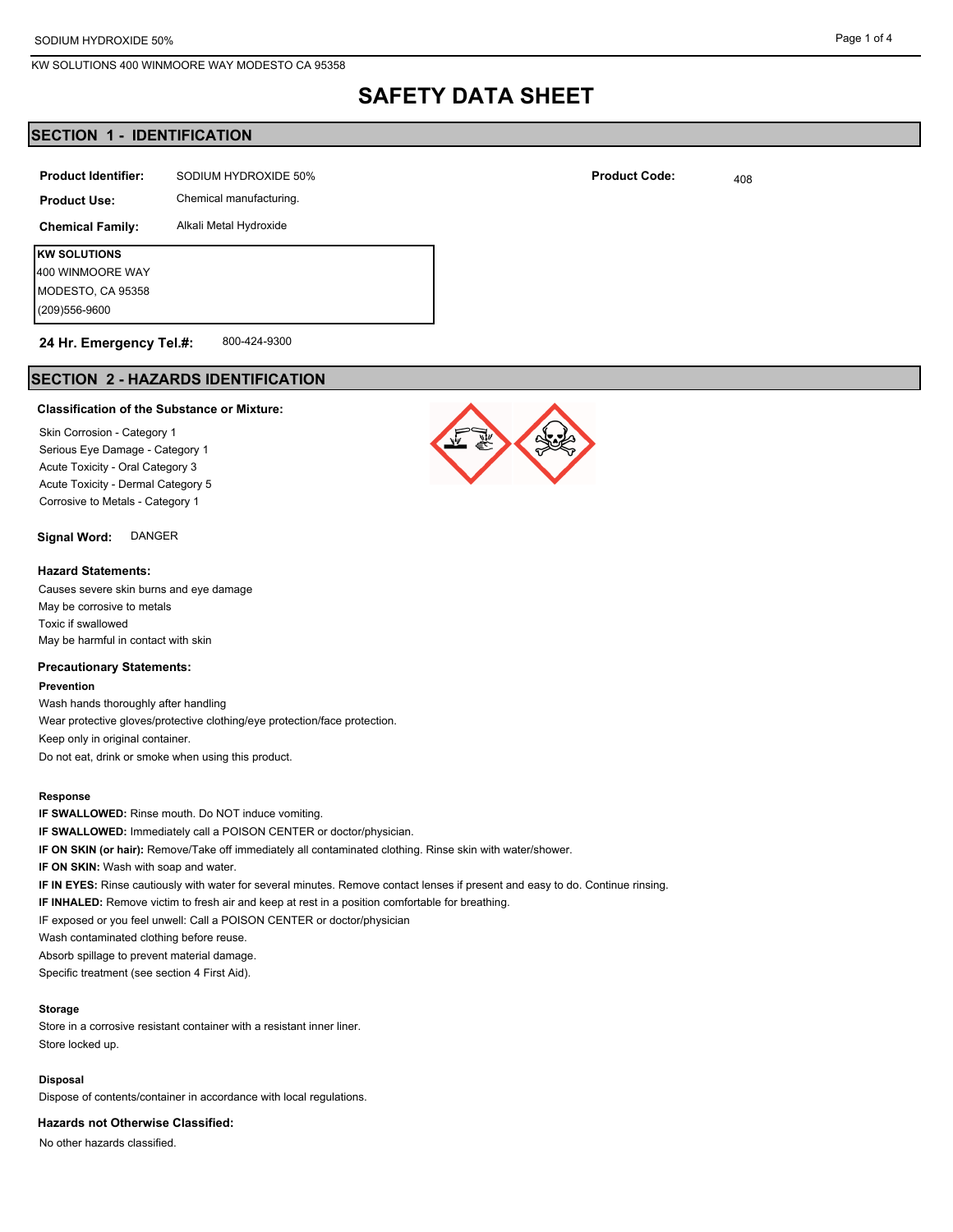## **SAFETY DATA SHEET**

## **SECTION 3 - COMPOSITION / INFORMATION ON INGREDIENTS**

| $\sim$<br>Ingredient               | <b>Synonym</b>                   | <b>ICAS Number</b> | lConcentration |
|------------------------------------|----------------------------------|--------------------|----------------|
| <b>HYDROXIDE</b><br><b>ISODIUM</b> | <b>SODA</b><br>הו<br>CAUS<br>∣।∪ | 1310-73-2          | 47-52%         |
|                                    |                                  |                    |                |

## **SECTION 4 - FIRST-AID MEASURES**

**Inhalation:** Get medical advice/attention if you feel unwell or are concerned.

**Skin Contact:** Take off immediately contaminated clothing, shoes and leather goods (e.g. watchbands, belts). Rinse skin with lukewarm, gently flowing

water/shower with a flushing duration of 60 minutes. Immediately call POISON CENTER/doctor. Wash contaminated clothing before re-use.

**Eye Contact:** Remove source of exposure or move person to fresh air. Rinse eyes cautiously with lukewarm, gently flowing water for several minutes, while holding the eyelids open. Remove contact lenses, if present and easy to do. Continue rinsing for 60 minutes. Take care not to rinse contaminated water into the unaffected eye or into the face. Immediately call a POISON CENTER/doctor. Continue rinsing until medical aid is available.

**Ingestion:** Immediately call a POISON CENTER/doctor. Do NOT induce vomiting. If vomiting occurs naturally, lie on your side, in the recovery position. **Most Important Symptoms and Effects, both Acute and Delayed:** Causes severe skin burns and eye damage, burning of the mouth, throat, and esophagus.

**Indication of any Immediate Medical Attention and Special Treatment Needed:** Treat symptomatically

## **SECTION 5 - FIRE-FIGHTING MEASURES**

**Extinguishing Media:** Use water spray, powder, foam, carbon dioxide.

**Special hazards arising from the substance or mixture:** Hot or molten material can react violently with water. Can react with certain metals, such as aluminum, to generate flammable Hydrogen gas.

**Flammability classification (OSHA 29 CFR 1910.106) (Hazcom 2012):** Non flammable

**Hazardous Combustion Products:** May cause fire and explosions when in contact with incompatible materials.

**Special protective equipment and precautions for firefighters:** In the event of a fire, wear full protective clothing and NIOSH-approved self-contained breathing apparatus.

## **SECTION 6 - ACCIDENTAL RELEASE MEASURES**

**Personal precautions, protective equipment and emergency procedures:** Ventilate area of leak or spill. Wear appropriate personal protective equipment as specified in Section 8. Isolate hazard area. Keep unnecessary and unprotected personnel from entering.

**Methods and materials for containment and cleaning up:** Contain and recover liquid when possible. Do not let product enter drains. Residues from spills can be diluted with water, neutralized with dilute acid and collected with dry earth, sand or other non-combustible material and disposed of in appropriate container.

## **SECTION 7 - HANDLING AND STORAGE**

**Precautions for Safe Handling:** Wear at least chemical resistant gloves and eye protection, face shield, and chemical resistant garments when handling, moving or using this product. Do not contaminate water, food, or feed by storage or disposal.

**Conditions for Safe Storage:** Keep product in tightly closed container when not in use. Do not drop, roll, or skid drum. Store in a cool, dry, well-ventilated area away from heat or open flame.

**Incompatible Materials:** Avoid strong oxidizing agents, soft metals, acids, and heat.

### **SECTION 8 - EXPOSURE CONTROLS / PERSONAL PROTECTION**

| <b>Chemical Identity</b> | <b>ICAS Number</b> | 'Туре       | <b>Exposure Limit Values</b> | lSource      |
|--------------------------|--------------------|-------------|------------------------------|--------------|
| <b>ISODIUM HYDROXIDE</b> | 1310-73-2          | <b>IPEL</b> | $2 \text{ mg/m}$             | <b>OSHA</b>  |
|                          |                    | <b>IREL</b> | $2 \text{ mg/m}$             | <b>NIOSH</b> |
|                          |                    | <b>ITLV</b> | $2 \text{ mg/m}$             | <b>ACGIH</b> |

**Ventilation and engineering measures:** Forced air, local exhaust, or open air is adequate.

**Respiratory Protection:** Not a respiratory irritant unless dealing with a mist form, then wear appropiate NIOSH respirator.

**Skin Protection:** Wear chemical resistant gloves and chemical resistant garments when handling, wash garments before re-use.

**Eye/Face Protection:** Wear safety glasses, goggles and/or face shield to prevent eye contact.

**Other Protective Equipment:** Eye wash facility and emergency shower should be in close proximity.

**General Hygiene Conditions:** Do not eat, drink or smoke when using this product. Wash thoroughly after handling. Remove and wash contaminated clothing before re-use. Handle in accordance with good industry hygiene and safety practice.

## **SECTION 9 - PHYSICAL AND CHEMICAL PROPERTIES**

**Appearance:** Clear, colorless solution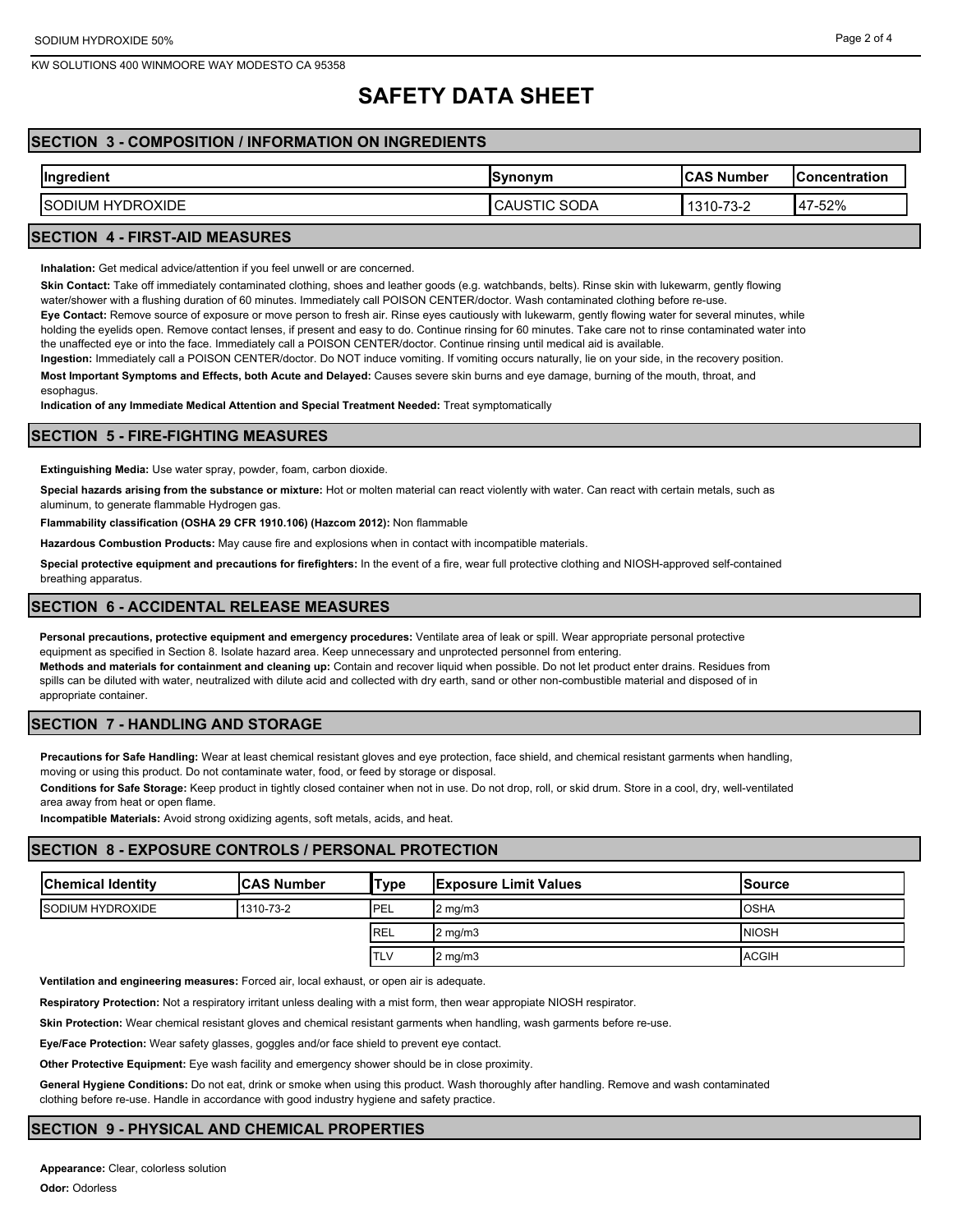## **SAFETY DATA SHEET**

**pH:** >12

**Melting/Freezing point:** 29°C / 84°F

**Initial boiling point and boiling range:** 144°C / 291 °F

**Flammability (solid, gas):** Non flammable

**Specific gravity:** 1.53 g/mL

**Solubility in Water:** Complete

**Decomposition temperature:** No information available

**Viscosity:** 10-30 cSt at 20ºC / 68ºF

## **SECTION 10 - STABILITY AND REACTIVITY**

**Reactivity:** Reactive with oxidizing agents, reducing agents, metals, acids and alkalis.

**Chemical Stability:** Stable under normal conditions

**Possibility of Hazardous Reactions:** Reactive with oxidizing agents, reducing agents, metals, acids and alkalis.

**Conditions to Avoid:** Incompatible materials

**Incompatible Materials:** Contact with acids and organic halogen compounds, especially Trichloroethylene, may cause violent reactions.

**Hazardous Decomposition Products:** Sodium Oxide. Decomposition by reaction with certain metals releases flammable and explosive Hydrogen gas.

#### **SECTION 11 - TOXICOLOGICAL INFORMATION**

#### **Information on likely routes of exposure:**

Routes of entry - inhalation: YES

Routes of entry - skin & eye: YES

Routes of entry - ingestion: YES

#### **Potential Health Effects:**

#### **Signs and symptoms of short term (acute) exposure:**

**Inhalation:** Severe irritant. Effects from inhalation of mist vary from mild irritation to serious damage of the upper respiratory tract, depending on severity of exposure. Symptoms may include sneezing, sore throat or runny nose. Severe pneumonitis may occur.

**Ingestion:** Corrosive! Swallowing causes severe burns of mouth, throat, and stomach. Severe scarring of tissue, corrosion, permanent tissue destruction and death may result. Symptoms may include severe pain, nausea, vomiting, diarrhea, shock, hemorrhaging and/or fall in blood pressure. Damage may appear days after exposure.

**Skin:** Corrosive! Contact with skin causes irritation or severe burns and scarring with greater exposures.

**Eye:** Corrosive! Causes irritation of eyes, and with greater exposures it can cause burns that may result in permanent impairment of vision, even blindness.

#### **Potential Chronic Health Effects:**

**Mutagenicity:** Not known to have mutagenic effects in humans or animals.

**Carcinogenicity:** No components are listed as carcinogens by ACGIH, IARC, OSHA, or NTP.

**Reproductive effects:** No known reproductive effects in humans or animals.

**Sensitization to material:** Not a known sensitizer in humans or animals.

**Specific target organ effects:** No information available

**Toxicological data:** The calculated ATE values for this mixture are:

ATE oral = 200 mg/kg

ATE dermal = 2700 mg/kg

ATE inhalation (vapors) = No information available

## **SECTION 12 - ECOLOGICAL INFORMATION**

**Persistence and degradability:** Not expected to persist. Readily biodegradable.

**Bioaccumulation potential:** Not expected to bioaccumulate.

**Mobility in soil:** Soluble in water and mobile in soil.

## **SECTION 13 - DISPOSAL CONSIDERATIONS**

**Handling for disposal:** Do not contaminate water, food, or feed by storage and/or disposal. When handling refer to protective measures listed in sections 7 and 8. Empty residue from containers, rinse container well.